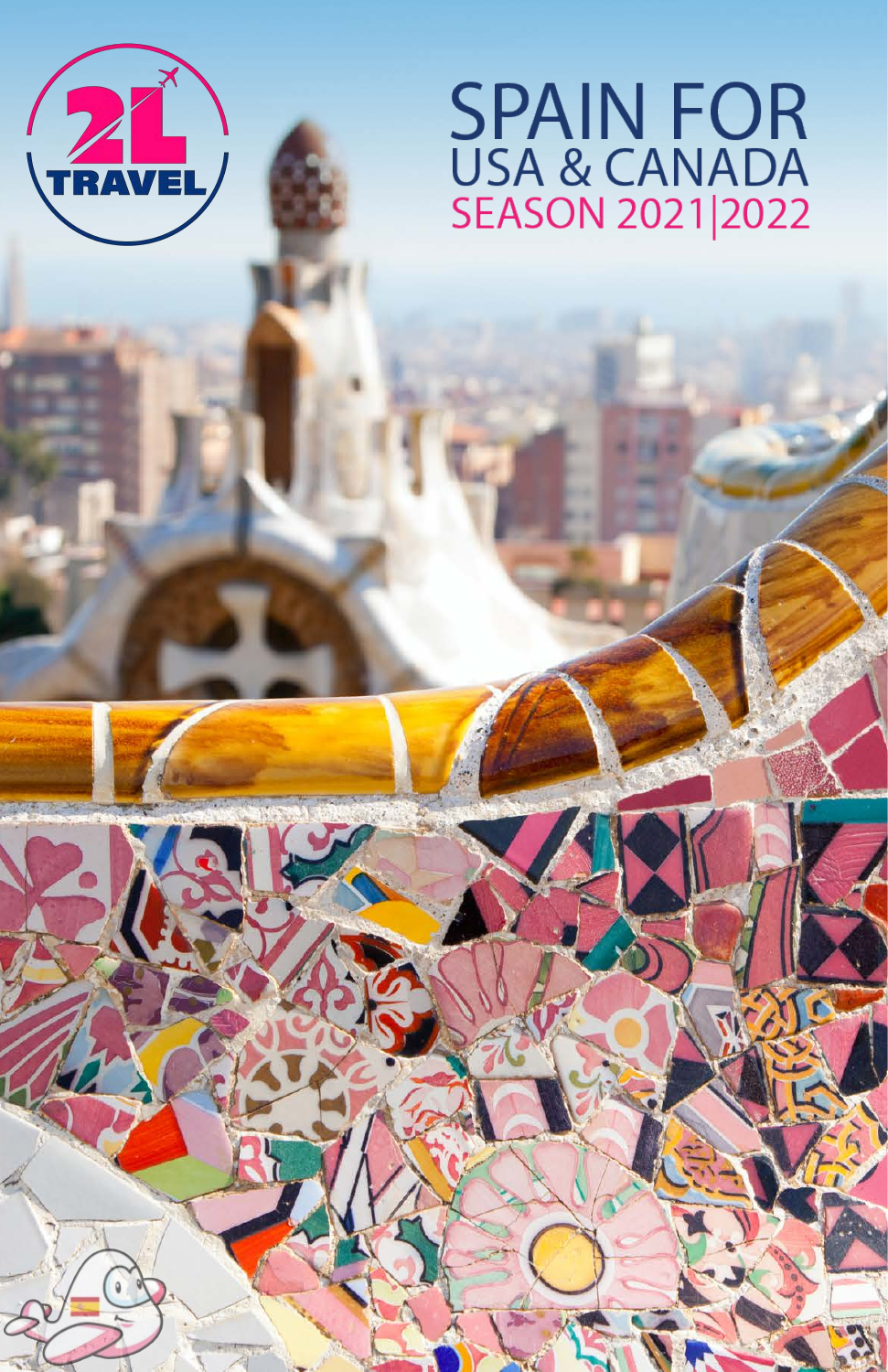

# 1 - Queer Barcelona 6 nights



Barcelona is one of the most liberal cities in Europe and one of the most sought after destinations!

Itinerary:

**Day 1**: America / Barcelona Presentation at the international airport for departure to Barcelona.

# **Day 2º**: Barcelona

Arrival at the airport, meet & great and transfer to your hotel. Day at leisure to explore the city, stroll through its streets. Accommodation.

#### **Day 3**: Barcelona

Breakfast and departure for the Barcelona Colorida Tour (3 hours). Lunch and afternoon at leisure. Rainbow Night Tour (1 drink included). Accommodation.

#### **Day 4**: Barcelona

Breakfast and at 12pm we will meet for our Tapas Tour (4 bars, 4 tapas). Afternoon at leisure. Accommodation.

# **Day 5**: Barcelona

Breakfast. Day at leisure. Accommodation.

We suggest lunch at "El Chiringuito de Mar Bella".

# **Day 6: Barcelona | Sitges**

Breakfast and check-out. Transfer, check-in and tour in the city of Sitges (2 hours). Afternoon at leisure. Accommodation.

**Day 7**: Sitges Breakfast. Day at leisure. Accommodation.

# **Day 8**: Sitges

Breakfast and check-out. Departure transfer (airport, port or train station). End of our services. Until your next trip!



# What is included:

- Meet & Greet at the airport;
- Arrival and departure transfer;
- 3 nights accommodation in Barcelona at the selected hotel with breakfast;
- 3 nights accommodation in Sitges at the selected hotel with breakfast;
- Colorful Barcelona Tour (3 hours) | English speaking guide;
- Rainbow Night Tour (1 drink incluído);
- Tapas Tour (4 bars, 4 tapas) / 12pm | English speaking guide;
- Transfer from Barcelona to Sitges (40 minutes);
- City tour in Sitges with English speaking guide (2 hours);
- Local assistance (24 hours).

Accommodation in Barcelona & Sitges:

- Standard Category (3\*):

| Barcelona  | <b>Sitges</b>   |
|------------|-----------------|
| Jazz Hotel | Hotel Platjador |
| Hotel Soho | Galeón          |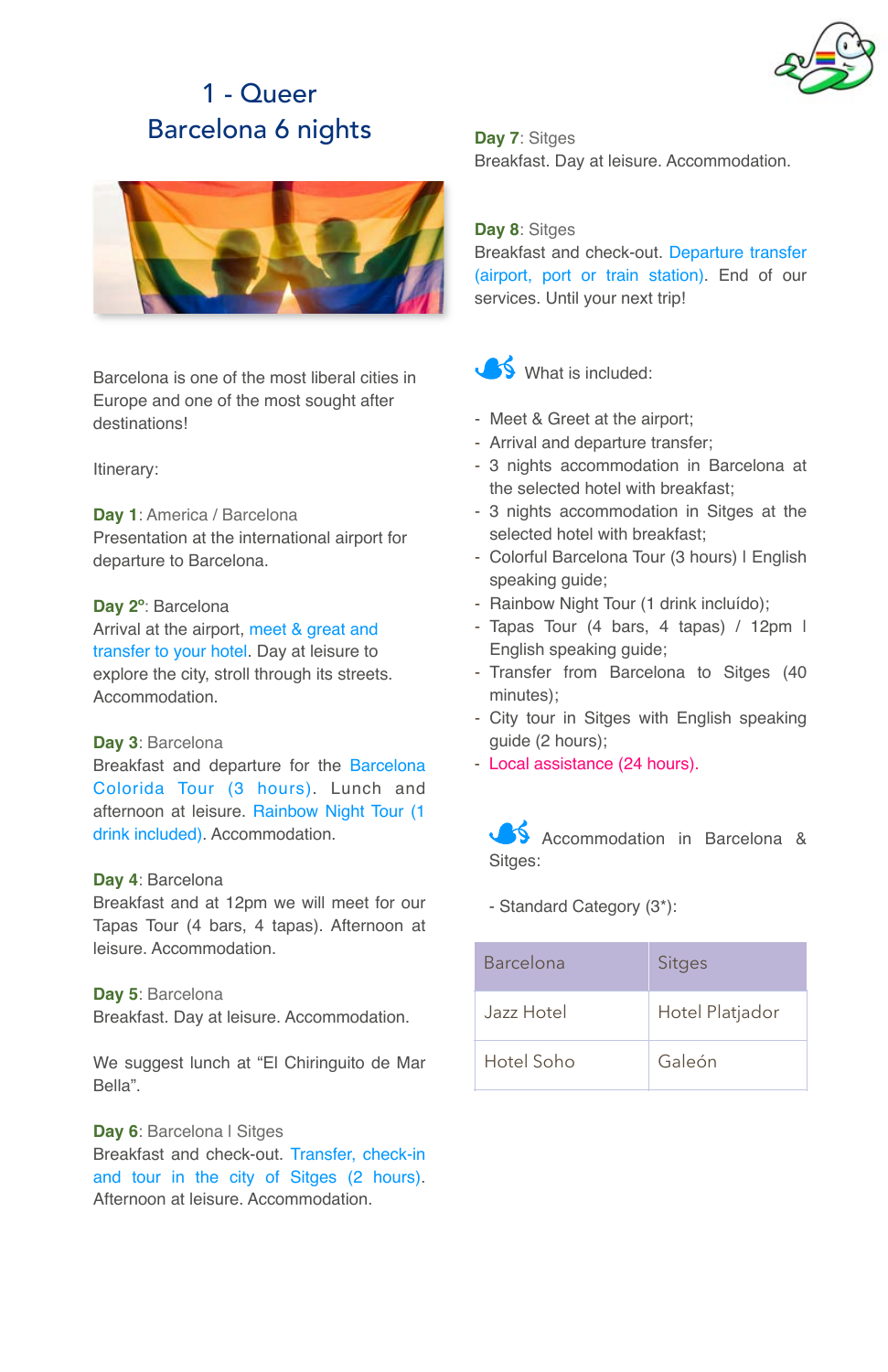

# 2 - Queer Barcelona & Valencia 7 nights*3535*



Itinerary:

**Day 1**: America / Barcelona Presentation at the International Airport for departure to Barcelona.

# **Day 2**: Barcelona

Arrival at the airport, meet & greet and transfer to the hotel. Day at leisure to explore the city, stroll through its streets. Accommodation.

#### **Day 3**: Barcelona

Breakfast and departure for the Colored Barcelona Tour (3 hours). Lunch and afternoon at leisure. Rainbow Night Tour (1 drink included). Accommodation.

# **Day 4**: Barcelona

Breakfast and at 12:00 we will meet for our Tapas Tour (4 bars, 4 tapas). Afternoon at leisure. Accommodation.

## **Day 5**: Barcelona

Breakfast. Day at leisure. Accommodation.

We suggest a lunch at "El Chiringuito de Mar Bella".

#### **Day 6**: Barcelona / Valencia

Breakfast. Check-out, transfer and departure to Valencia by AVE train (2 hours and 40 minutes). Arrival, transfer and checkin. LGBT tour through old Valencia and visit the main monuments of the city (2 hours). Accommodation.

# **Day 7**: Valencia

Breakfast. Oceanographic Tour (City of Arts & Science, duration 3 hours). Lunch and afternoon at leisure. Accommodation.

# **Day 8**: Valencia

Breakfast. Authentic Valencian Paella Cooking Class (4 hours). Afternoon at leisure. Accommodation.

# **Day 9**: Valencia

Breakfast and checkout. Departure transfer (airport, port or train station). End of our services. See you soon!



- Meet & Greet at the airport;
- Arrival and departure transfer;
- 4 nights accommodation in Barcelona at the selected hotel with breakfast;
- 3 nights accommodation in Valencia at the selected hotel with breakfast;
- Colored Barcelona Tour (3 hours) | English Speaking Guide;
- Rainbow Night Tour (1 drink included);
- Tapas Tour (4 bars, 4 tapas) I English Speaking Guide;
- AVE Barcelona Valencia economy class train ticket;
- LGBT Tour of Old Valencia and visit to the main monuments of the city (2 hours) I English Speaking Guide;
- Oceanographic Tour (City of Arts & Science - 3 hours) with tickets I English Speaking Guide;
- Authentic Valencian Paella Cooking Class (4 hours);

- Local Assistance (24 hours).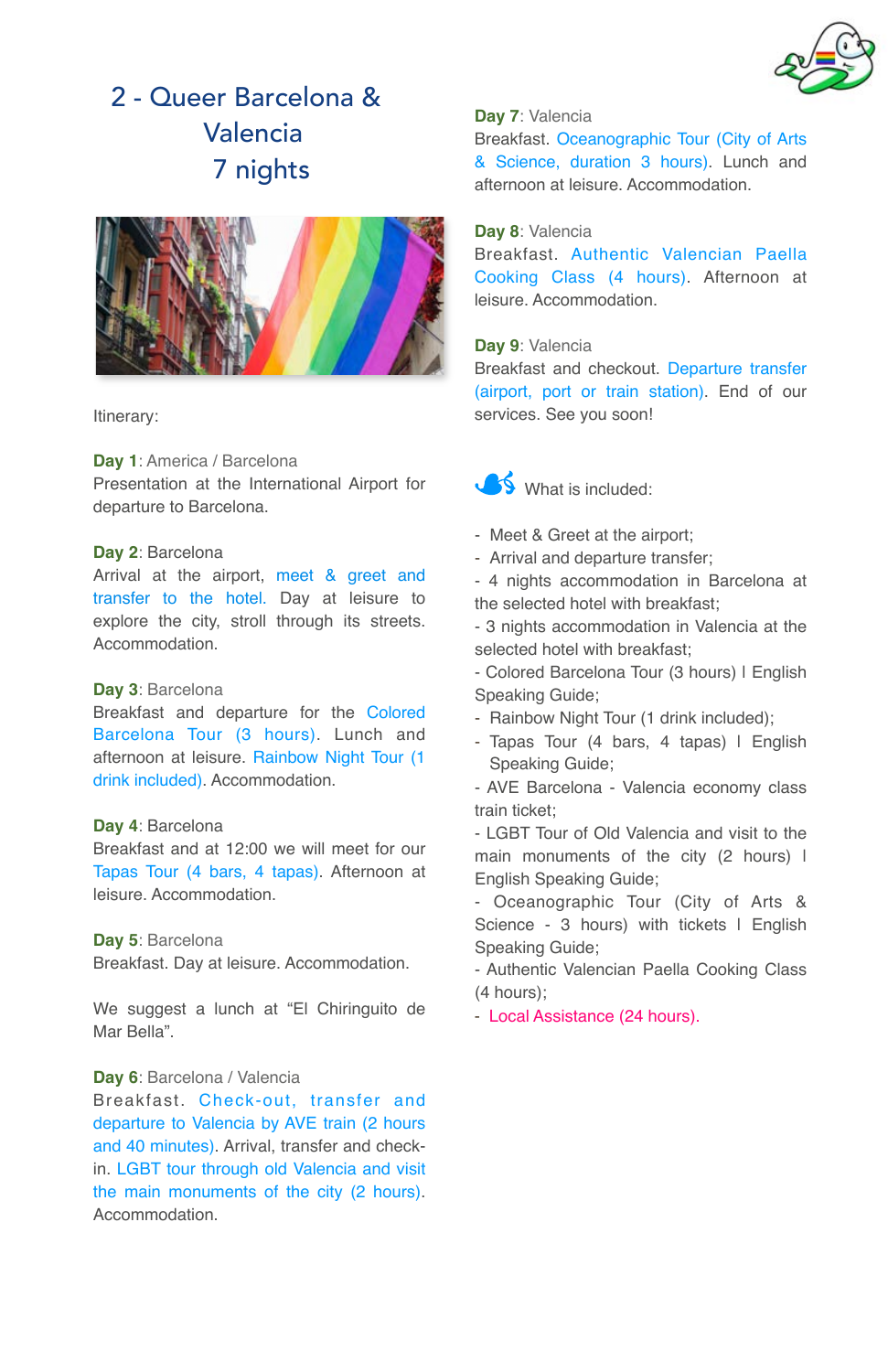

Accommodation in Barcelona & Valencia:

- Standard Category (3\*):

| Barcelona  | Valencia                    |
|------------|-----------------------------|
| Jazz Hotel | NH Valencia Las<br>Ciencias |
| Hotel Soho | Hotel Catalonia<br>Excelsor |

- Premium Category (4\*):

| Barcelona              | Valencia       |
|------------------------|----------------|
| Lugaris Beach<br>Hotel | Zenit Valencia |
| Axel Hotel             | Vincci Palacio |

- Luxury Category (5\*):

| Barcelona                    | Valencia               |
|------------------------------|------------------------|
| Hotel Arts<br>Barcelona      | Palacio Vallier        |
| Pullman Barcelona<br>Skipper | The Westin<br>Valencia |



Price in euros € per person (adult) in a double accommodation.

| <b>Category</b> |       |
|-----------------|-------|
| Standard        | 899   |
| Premium         | 1.010 |
| Luxury          | 1.489 |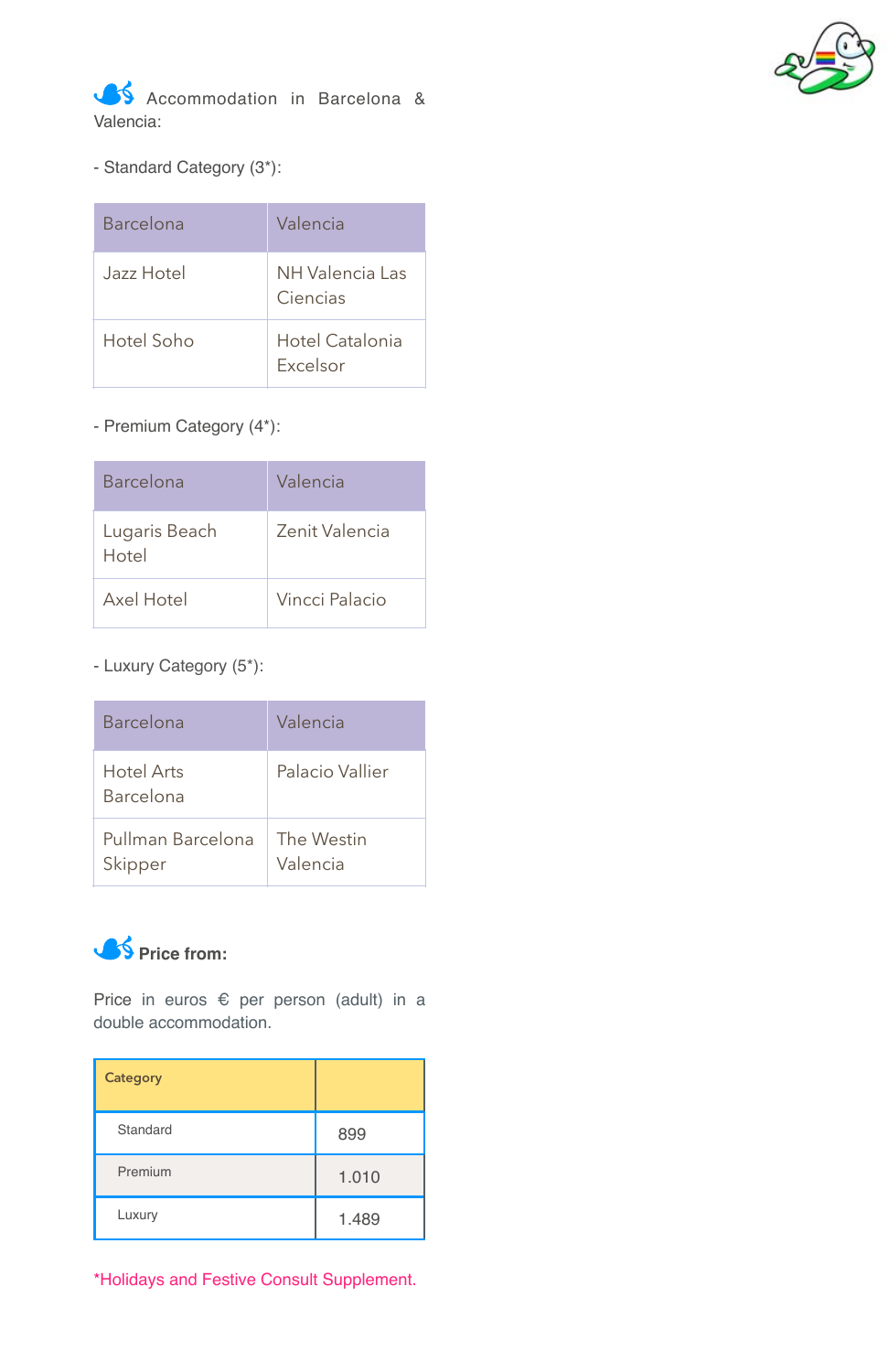

# 3 - Queer Barcelona. Valencia & Alicante 10 nights*4444*



Alicante is one of the most charming destinations in Spain!

Itinerary:

**Day 1**: America / Barcelona Presentation at the International Airport for departure to Barcelona.

## **Day 2**: Barcelona

Arrival at the airport, meet & greet and transfer to the hotel. Day at leisure to explore the city, stroll through its streets. Accommodation.

#### **Day 3**: Barcelona

Breakfast and departure for the Barcelona Color Tour (3 hours). Lunch and afternoon at leisure. Rainbow Night Tour (1 drink included). Accommodation.

#### **Day 4:** Barcelona

Breakfast and at 12:00 we will meet for our Tapas Tour (4 bars, 4 tapas). Afternoon at leisure. Accommodation.

# **Day 5**: Barcelona

Breakfast. Day at leisure. Accommodation.

We suggest a lunch at "El Chiringuito de Mar Bella".

# **Day 6**: Barcelona / Valencia

Breakfast. Check-out, transfer and departure to Valencia by AVE train (2 hours and 40 minutes). Arrival, transfer and checkin. Enchanted Valencia LGBT Tour (3 hours). Accommodation.

#### **Day 7**: Valencia

Breakfast. Oceanographic Tour (City of Arts & Science, duration 3 hours). Lunch and afternoon at leisure. Accommodation.

## **Day 8**: Valencia

Breakfast. Authentic Valencian Paella Cooking Class (4 hours). Afternoon at leisure. Accommodation.

# **Day 9**: Valencia / Alicante

Breakfast. Check-out, transfer and departure to Alicante by train (2 hours). Arrival, transfer and check-in. **Accommodation** 

# **Day 10**: Alicante

Breakfast. Tour LGBT Alicante - city tour to discover its history, architecture and culture (3 hours). Afternoon at leisure. **Accommodation** 

**Day 11:** Alicante Breakfast. Day at leisure. Accommodation.

#### **Day 12**: Alicante

Breakfast and checkout. Departure transfer (airport, port or train station). End of our services. See you soon!



- Meet & Greet at the airport;
- Arrival and departure transfer;
- 4 nights accommodation in Barcelona at the selected hotel with breakfast;
- 3 nights accommodation in Valencia at the selected hotel with breakfast;

- 3 nights accommodation in Alicante at the selected hotel with breakfast;

- Colored Barcelona Tour (3 hours) | English Speaking Guide;

- Rainbow Night Tour (1 drink included);
- Tapas Tour (4 bars, 4 tapas) I English Speaking Guide (12:00);

- AVE Barcelona - Valencia economy class train ticket;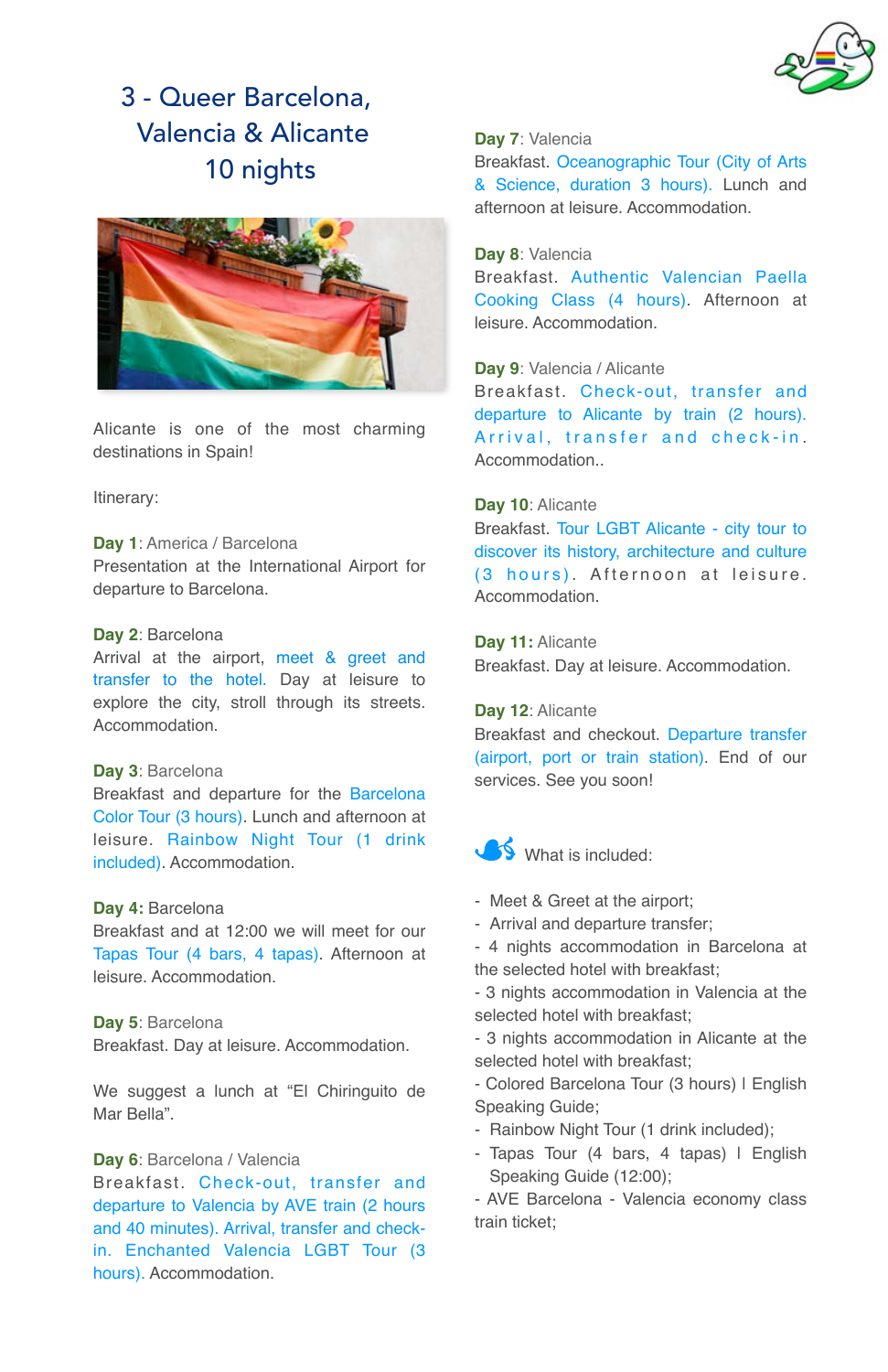- Enchanted Valencia LGBT Tour (3 hours) | English Speaking Guide;

- Oceanographic Tour (City of Arts & Science - 3 hours) with tickets I English Speaking Guide;

- Authentic Valencian Paella Cooking Class (4 hours);

- Economy class train ticket from Valencia to Alicante;

- Tour LGBT Alicante (3 hours) English Speaking Guide;

- Local Assistance (24 hours).

Accommodation in Barcelona, Valencia & Alicante:

- Standard Category (3\*):

| Barcelona  | Valencia                    |
|------------|-----------------------------|
| Jazz Hotel | NH Valencia Las<br>Ciencias |
| Hotel Soho | Hotel Catalonia<br>Excelsor |

Alicante

Hotel Montemar

Hotel Maya Alicante

- Premium Category (4\*):

| Barcelona              | Valencia       |
|------------------------|----------------|
| Lugaris Beach<br>Hotel | Zenit Valencia |
| Axel Hotel             | Vincci Palacio |



Hotel Melia Alicante

Hotel Sercotel Spa Porta Maris

- Luxury Category (5\*):

| Barcelona                    | Valencia               |
|------------------------------|------------------------|
| Hotel Arts<br>Barcelona      | Palacio Vallier        |
| Pullman Barcelona<br>Skipper | The Westin<br>Valencia |

# Alicante

Hospes Amérigo



Price in euros € per person (adult) in a double accommodation.

| Category |       |
|----------|-------|
| Standard | 1.398 |
| Premium  | 1.586 |
| Luxury   | 1.872 |

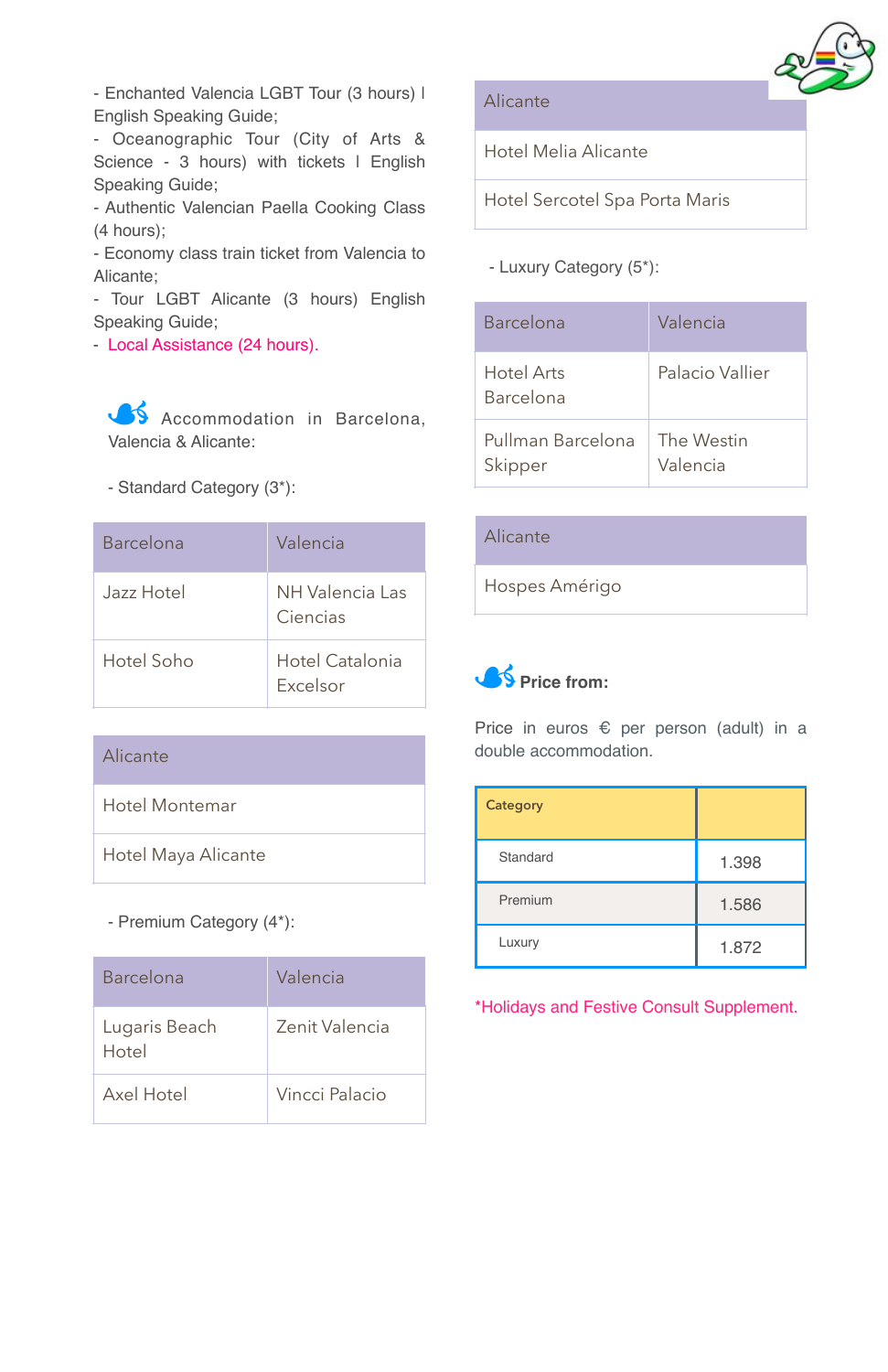

# 4 - Queer Barcelona, Palma de Mallorca & Ibiza 11 nights



Palma de Mallorca: A piece of the Caribbean in the middle of the Mediterranean.

Itinerary:

### **Day 1**: America / Barcelona

Presentation at the International Airport for departure to Barcelona.

# **Day 2**: Barcelona

Arrival at the airport, meet & greet and transfer to the hotel. Day at leisure to explore the city, stroll through its streets. Accommodation.

#### **Day 3**: Barcelona

Breakfast and departure for the Barcelona Color Tour (3 hours). Lunch and afternoon at leisure. Rainbow Night Tour (1 drink included). Accommodation.

## **Day 4**: Barcelona

Breakfast and at 12:00 we will meet for our Tapas Tour (4 bars, 4 tapas). Afternoon at leisure. Accommodation.

**Day 5**: Barcelona Breakfast. Day at leisure. Accommodation.

We suggest a lunch at "El Chiringuito de Mar Bella".

**Day 6**: Barcelona / Palma de Mallorca Breakfast and check-out. Transfer to the airport for departure to Palma de Mallorca. Arrival, reception and transfer to hotel. Accommodation.

Day 7: Palma de Mallorca Breakfast. Tour Mallorca in Colors through the main sights of the city (3 hours). **Accommodation** 

# **Day 8:** Palma de Mallorca

Breakfast. Morning and lunch at leisure. At 15:00 we will leave for a guided tour driving a Formula 1 car through Palma, Costa de Calvià and Andratx. (2 hours and 30 minutes). Accommodation.

**Day 9:** Palma de Mallorca Breakfast. Day at leisure. Accommodation.

**Day 10:** Palma de Mallorca / Ibiza Breakfast and checkout. Transfer to the airport for departure to Ibiza. Arrival, reception and transfer to hotel. **Accommodation** 

**Day 11:** Ibiza

Breakfast. Boat trip to Formentera (full day). Accommodation.

## **Day 12:** Ibiza

Breakfast. Day at leisure. Sunset Tour on a vintage wasp (enjoy the charm of Ibiza and its magical sunsets). Accommodation.

# **Day 13**: Ibiza

Breakfast and checkout. Departure transfer. End of our services. See you soon!



- Meet & Greet at the airport;
- Arrival and departure transfer;
- 4 nights accommodation in Barcelona at the selected hotel with breakfast;

- 4 nights accommodation in Palma de Mallorca at the selected hotel with breakfast; - 3 nights accommodation in Ibiza at the selected hotel with breakfast;

- Colored Barcelona Tour (3 hours) | English Speaking Guide;

- Rainbow Night Tour (1 drink included);
- Tapas Tour (4 bars, 4 tapas) | English Speaking Guide;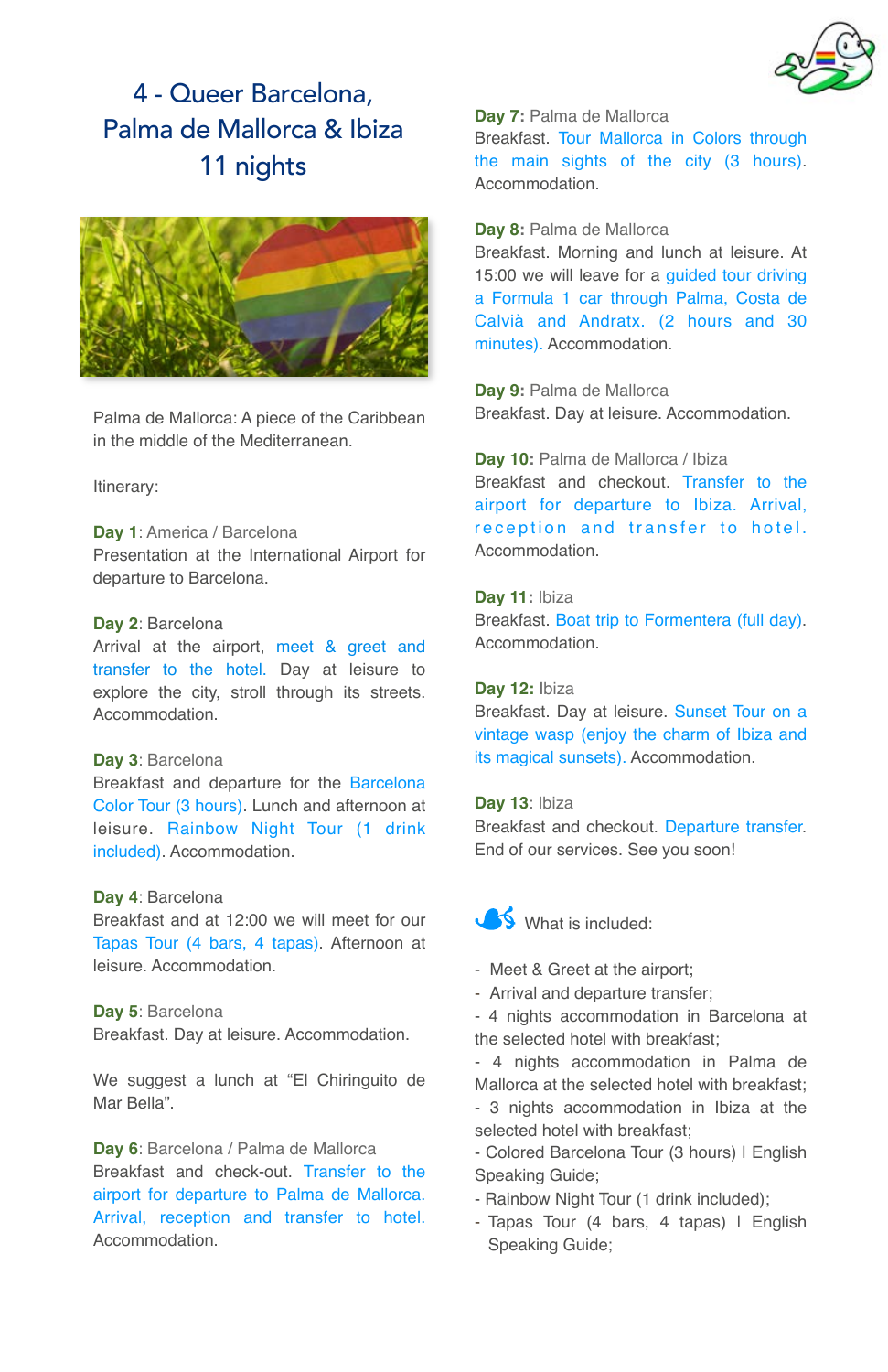

- Tour Mallorca in Colors through the main sights of the city (3 hours) I English Speaking Guide;

- Guided tour driving a Formula 1 car through Palma, Costa de Calvià and Andratx. (2 hours and 30 minutes) mandatory to wear sunglasses and closed shoes;

- Full day boat trip to Formentera;
- Sunset Tour on a vintage wasp;
- Local Assistance (24 hours).

Accommodation in Barcelona, Palma de Mallorca & Ibiza:

- Standard Category (3\*):

| Barcelona  | Palma de Mallorca   |
|------------|---------------------|
| Jazz Hotel | Hotel Costa Azul    |
| Hotel Soho | <b>MLL Blue Bay</b> |

| Ibiza             |
|-------------------|
| Hotel Ibiza Playa |
| The Purple Hotel  |

- Premium Category (4\*):

| Barcelona               | Palma de Mallorca                          |
|-------------------------|--------------------------------------------|
| Lugaris Beach<br>Hotel  | Nakar Hotel                                |
| Axel Hotel<br>Barcelona | Blau Colonia Sant<br>Jordi Resort &<br>Spa |
|                         | Hotel Can<br>Mostatxins                    |

Ibiza

THB Los Molinos

AxelBeach Eivissa

- Luxury Category (5\*):

| Barcelona  | Palma de Mallorca |
|------------|-------------------|
| Hotel Arts | Hotel Hospe       |
| Barcelona  | Maribel & Spa     |
| Pullman    | Sheraton Mallorca |
| Barcelona  | Arabella Golf     |
| Skipper    | Hotel             |

# Ibiza

Mirador de Dalt Vila

Sir Joan Hotel



Price in euros € per person (adult) in a double accommodation.

| Category |       |
|----------|-------|
| Standard | 1.299 |
| Premium  | 1.455 |
| Luxury   | 1.767 |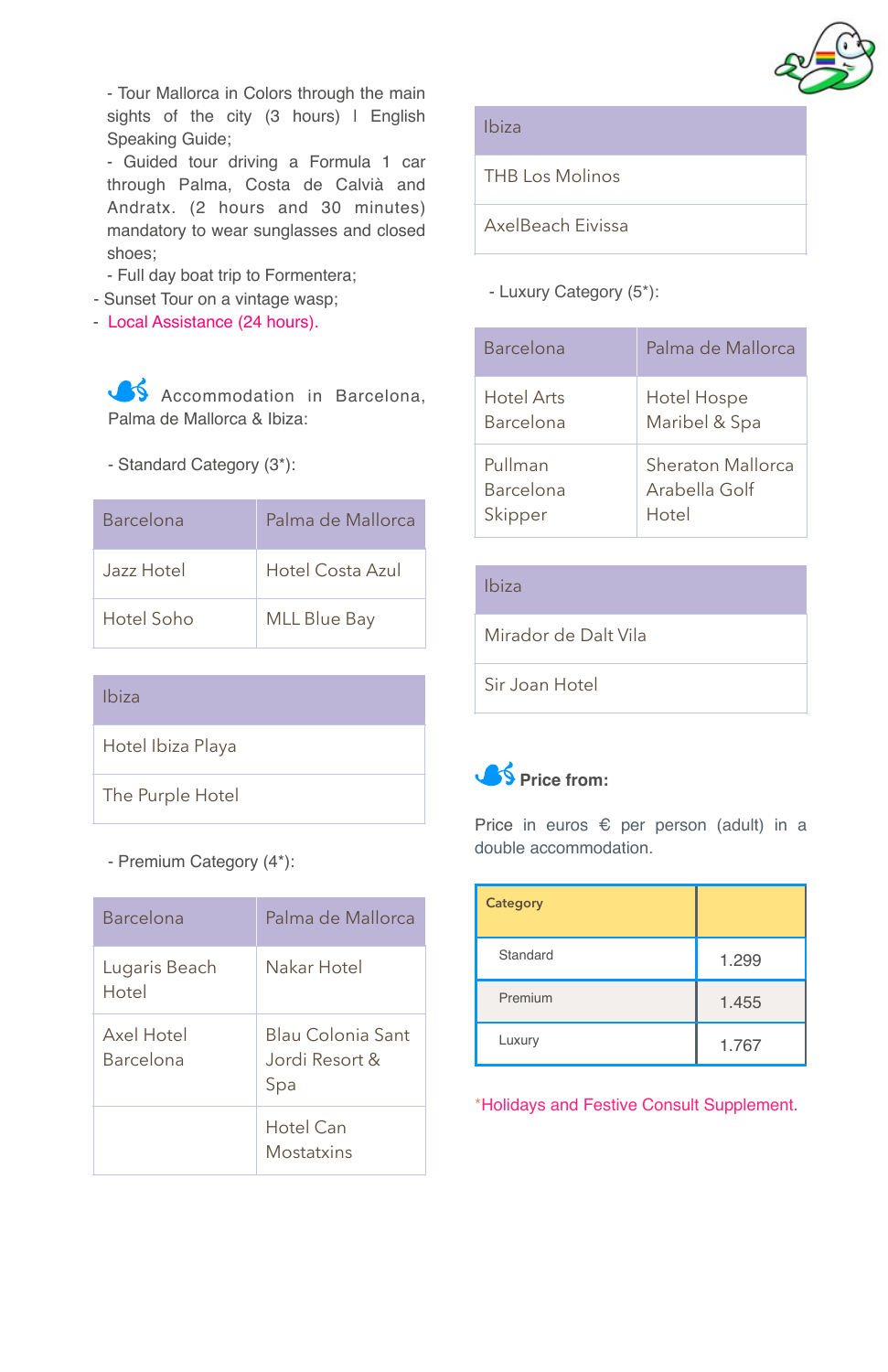

# 5 - Queer Madrid 5 nights



Madrid: capital of Spain, where culture and entertainment mix!

### Itinerary:

**Day 1**: America / Madrid Presentation at the International Airport for departure to Madrid.

# **Day 2**: Madrid

Arrival at the airport, meet & greet and transfer to the hotel. Day at leisure to explore the city, stroll through its streets. Accommodation.

#### **Day 3**: Madrid

Breakfast and departure to the Tour Madrid in Colors to see the main tourist attractions in the city (3 hours). Lunch and afternoon at leisure. Accommodation.

## **Day 4**: Madrid

Breakfast and departure for the Chueca LGBT Tour, we will guide you through the historic and unique architecture (3 hours). Lunch and afternoon at leisure. **Accommodation** 

#### **Day 5**: Madrid

Breakfast. At 12:00 departure for the Tapas Tour. Afternoon at leisure. Accommodation.

# **Day 6**: Madrid / Toledo / Madrid

Breakfast. Tour Enchanted Toledo, explore the streets of the historic city, observing landmarks such as the Jewish Quarter and the Church of São Tomé, home to El Greco's masterpiece (5 hours). **Accommodation** 

# **Day 7**: Madrid

Breakfast and checkout. Departure transfer (airport, port or train station). End of our services. See you soon!



- Meet & Greet at the airport;
- Arrival and departure transfer;
- 5 nights accommodation at the selected hotel with breakfast;
- Tour Madrid in Colors (3 hours) I English Speaking Guide;
- Chueca LGBT Tour (3 hours) | English Speaking Guide;
- Tapas Tour I English Speaking Guide;
- Tour Enchanted Toledo (5 hours) I English Speaking Guide;
- Local Assistance (24 hours).



- Standard Category (3\*): Petit Palace Chueca Hotel Regina Madrid

- Premium Category (4\*): Axel Hotel Madrid Only YOU Boutique Hotel

- Luxury Category (5\*) AC Santo Mauro Relais & Chateaux Hotel Orfila



Price in euros € per person (adult) in a double accommodation.

| <b>Category</b> |       |
|-----------------|-------|
| Standard        | 699   |
| Premium         | 799   |
| Luxury          | 1.075 |